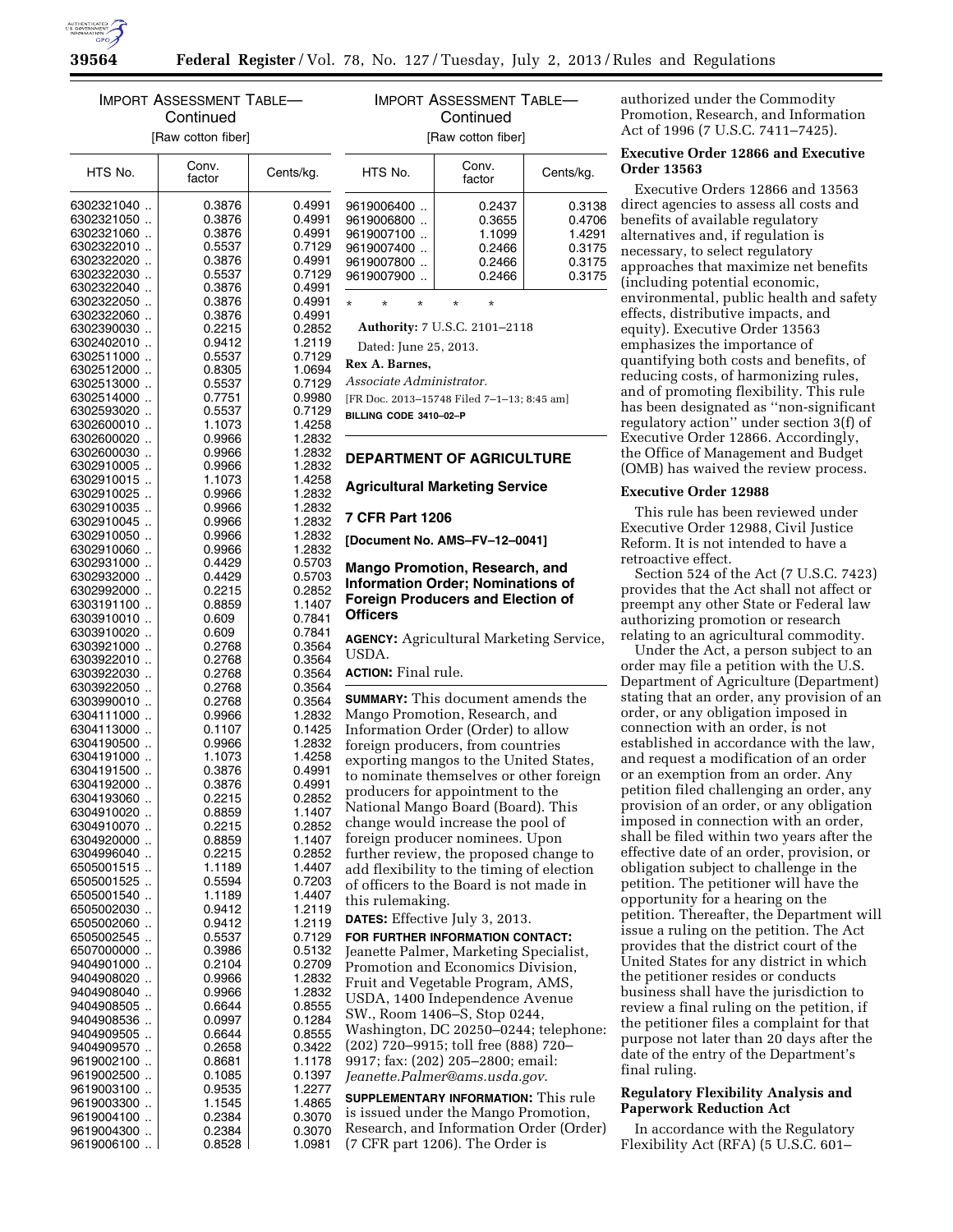612), the Agricultural Marketing Service (AMS) has considered the economic impact of this action on the small entities that would be affected by this rule. The purpose of the RFA is to fit regulatory action to scale on businesses subject to such action so that small businesses will not be disproportionately burdened.

The Small Business Administration defines small agricultural producers as those having annual receipts of no more than \$750,000 and small agricultural service firms as those having annual receipts of no more than \$7 million (13 CFR part 121). First handlers and importers would be considered agricultural service firms, and the majority of mango producers, first handlers and importers would be considered small businesses. Foreign producer associations consisting of foreign producers would reflect the size of the producer entities. Although this criterion does not factor in additional monies that may be received by producers, handlers and importers of mangos, it is an inclusive standard for identifying small entities.

Mango producers are not subject to the assessment. First handlers and importers who market or import less than 500,000 pounds of mangos annually are exempt from the assessment. Mangos that are exported out of the United States are also exempt from assessment. Furthermore, while domestic and foreign producers are not subject to assessment under the Order, such individuals are eligible to serve on the Board along with importers and first handlers. Currently, approximately three first handlers and 193 importers are subject to assessment under the Order.

U.S. production of mangos is located in California, Florida, Hawaii, Texas, and Puerto Rico according to the most recent U.S. Census of Agriculture (Agricultural Census) which was conducted in 2007. The Agricultural Census does not include California production because California has so few producers that publishing production data would reveal confidential information. According to the 2007 Agricultural Census published by the Department's National Agricultural Statistics Service, the U.S. had a total of 2,259 acres of mangos in 2007, which is the most recent data available. Out of the total acreage, 1,212 acres (54 percent) were in Florida, and the remaining 1,047 acres (46 percent) were in Hawaii, California, and Texas. The Agricultural Census does not collect mango production data for Puerto Rico. Individual acreage for Hawaii, California and Texas are not

available. U.S. mango acreage rose by 321 acres between 2002 and 2007. Florida saw a decrease of 161 acres between 2002 and 2007 census, but acres in other States rose by 482 acres. Census data is published every five years. The next available census of agriculture data will be available in 2014.

Seven countries account for 99 percent of the mangos imported into the United Sates. These countries and their share of the imports (from April 1, 2011, through March 31, 2012) are: Mexico (68 percent); Ecuador (9 percent); Brazil (7 percent); Peru (7 percent); Guatemala (4 percent); Haiti (3 percent); and Nicaragua (1 percent). For the period from April 1, 2011, through March 31, 2012, the United States imported a total of 396,423 tons of mangos, valued at \$280 million.

The Board is composed of 18 members, including eight importers; two domestic producers; one first handler; and seven foreign producers. Nominations and appointments to the Board are conducted pursuant to section 1206.31 of the Order. Nominations for the importer, domestic producer, and first handler seats are made by U.S. importers, domestic producers, and first handlers, respectively. Foreign producers are nominated by foreign producer associations. The Board wants to increase the pool of nominees from the countries that export mangos to the United States by allowing foreign producers in major producing countries to nominate foreign producers to the Board.

Section 515(b)(2)(C) of the Act states the Secretary may make appointments from nominations made pursuant to the method set forth in the order. The Board wants to receive representation from all mango growing regions within the major mango exporting countries to the United States. Section 1206.31(g) of the Order limits the nominations for the foreign producer seats to the foreign mango organizations. At a meeting on September 11, 2009, the Board voted (9 out of 14 in favor) to allow foreign producers from the major countries exporting mangos to the United States to nominate themselves or other foreign producers for appointment to the Board. At a Board meeting, the Board decided to request this change. The change does not limit the foreign producer organizations' ability to submit nominations. The change increases the slate of candidates from which the Secretary may choose to appoint to the Board. It also provides an opportunity to increase diversity on the Board.

In addition, on July 11, 2012, the Board voted unanimously to amend the Order to provide the Board flexibility in the election of officers. Currently, section 1206.34(b) of the Order requires the Board to select a chairperson and a vice chairperson at the start of its fiscal period. Pursuant to section 1206.7, the fiscal period begins January 1. The term of office also begins January 1, pursuant to section 1206.32.

The Board must schedule Board meetings around several domestic and international growing regions in the mango industry. The Board had considered changing its fiscal year, but that change was rejected by the Board members because the Board's fiscal year flows with the mango production cycle, which is a calendar year.

Section 515(c)(3) of the Act allows the Board to meet, organize, and select from among its members its officers as the Board determines appropriate. Therefore, the Board proposed updating the Order to reflect the particular needs of the mango industry and to provide for a more efficient management method. However, as discussed further in the background section, no change is made to section 1206.32 of the Order.

This rule does not impose additional recordkeeping requirements on first handlers, importers, or producers of mangos. There are no Federal rules that duplicate, overlap, or conflict with this rule.

In accordance with the Office of Management and Budget (OMB) regulation (5 CFR part 1320) that implements the Paperwork Reduction Act of 1995 (44 U.S.C. Chapter 35), the information collection and recordkeeping requirements that are imposed by the Order have been previously approved under OMB control number 0581–0093. This rule does not result in a change to the information collection and recordkeeping requirements previously approved.

AMS is committed to complying with the E-Government Act, to promote the use of the Internet and other information technologies to provide increased opportunities for citizen access to Government information and services, and for other purposes.

#### **Background**

The Order became effective on November 3, 2004, and it is authorized under the Act. The Board is composed of 18 members, including eight importers; two domestic producers; one first handler; and seven foreign producers. Nominations for the importer, domestic producer, and first handler seats are made by U.S. importers, domestic producers, and first handlers, respectively. Currently,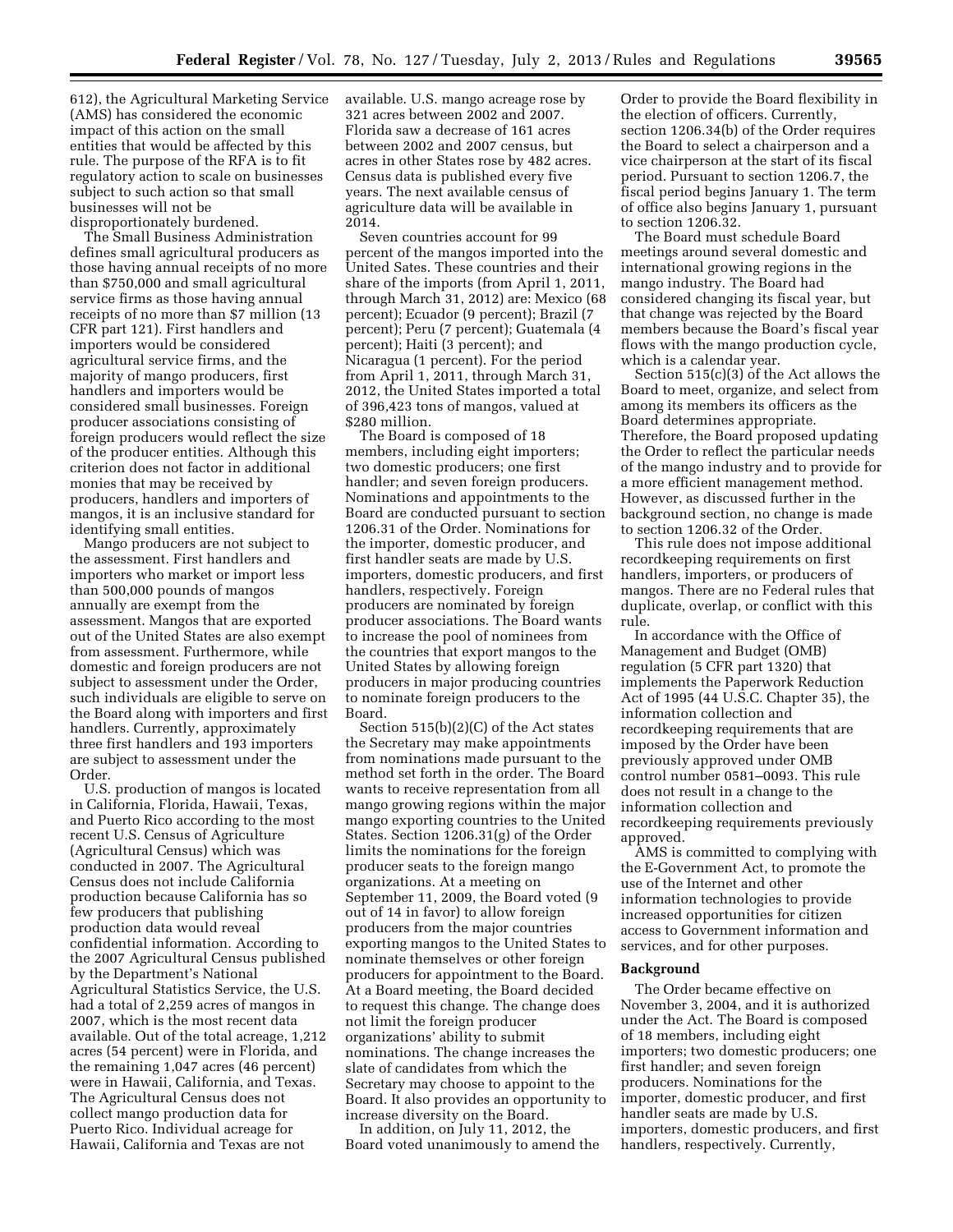foreign producers are nominated by foreign producer associations.

Under the Order, the Board administers a nationally coordinated program of research and promotion designed to strengthen the position of mangos in the marketplace and to establish, maintain, and expand U.S. markets for mangos. The program is financed by an assessment of three quarters of a cent (\$0.0075) per pound on first handlers and importers of 500,000 pounds or more of mangos annually. The Order specifies that first handlers are responsible for submitting assessments to the Board on a monthly basis and maintaining records necessary to verify their reporting. Importers are responsible for paying assessments on mangos imported for marketing in the United States through the U.S. Customs and Border Protection Service of the U.S. Department of Homeland Security.

The Board wants to increase the pool of nominees from the countries that export mangos to the United States by allowing foreign producers in major producing countries to nominate foreign producers to serve on the Board. The Board wants to receive representation from all mango growing regions within the countries that export mangos to the United States. Section 1206.31(g) of the Order limits the nominations for the foreign producer seats to the foreign mango organizations. At a meeting on September 11, 2009, the Board voted to allow foreign producers from the major countries exporting mangos to the United States to nominate themselves or other foreign producers for appointment to the Board. At a meeting, the Board decided to request this change. The change does not limit the foreign producer organizations' ability to submit nominations. It increases the slate of candidates from which the Secretary may choose to appoint members to the Board.

This change is consistent with section 515(b)(2)(C) of the Act, which states the Secretary may make appointments from nominations made pursuant to the method set forth in the Order. The Board wants to expand its slate of candidates for the Secretary's decision for appointment to the Board. Accordingly, section 1206.31(g) of the Order would be revised to allow foreign producers to nominate themselves or other foreign producers to serve on the Board.

In addition, on July 11, 2012, the Board voted unanimously to amend the Order to provide the Board flexibility in the election of officers. Currently, section 1206.34 (b) of the Order requires the Board to select a chairperson and a vice chairperson at the start of its fiscal

period. Pursuant to section 1206.7, the fiscal period begins January 1. The term of office also begins January 1, pursuant to section 1206.32.

The Board must schedule Board meetings around several domestic and international growing regions in the mango industry. The Board had considered changing its fiscal year, but that change was rejected because the Board's fiscal year flows with the mango production cycle, which is a calendar year. The Board proposed updating the Order to reflect the particular needs of the mango industry and to provide for a more efficient management method. The proposal noted that the Board believed that electing its officers at the last meeting of the fiscal year would be more advantageous for the Board. We have further considered this matter and believe that the Board could make suggestions concerning officers prior to the start of the fiscal period, and the new Board appointed for the term of office beginning January 1, could consider the prior Board's suggestions before the Board makes its recommendation to the Secretary for approval. This will ensure that newly appointed members who may not have served on the prior Board would have the opportunity to participate in the election of officers. This action could be done on January 1, or soon thereafter through an electronic mail vote, by telephone, or other means of communications pursuant to section 1206.34(f) of the Order. The Board could specify these procedures in its bylaws.

A proposed rule concerning this action was published in the **Federal Register** on February 6, 2013 (78 FR 8441). Copies of the rule were made available through the Internet at *[www.regulations.gov,](http://www.regulations.gov)* by the Department, and the Office of the Federal Register. That rule provided a 20-day comment period which ended on February 26, 2013. Two comments were received by the deadline.

## **Summary of Comments**

The two comments received supported the proposed change to section 1206.31(g). One commenter made a recommendation regarding the last sentence in section 1206.31(g) of the Order that requires foreign producer nominees to be representative of the major countries exporting mangos to the United States. The commenter suggested that the term ''major exporting country'' be defined. As previously stated, Mexico, Ecuador, Brazil, Peru, Guatemala, Haiti, and Nicaragua account for 99 percent of the mango imports into the United States. This suggestion was not part of this

rulemaking and as such, should be presented to the Board for their consideration. Accordingly, no change has been made to this section.

This commenter also was of the view with regard to the proposed change to section 1206.34, that the Board needs to determine the best time each year to hold election of officers. As discussed previously, the Board has the ability to determine an appropriate time each year to hold election of officers within a given year; however, in order to provide newly appointed members the opportunity to participate in electing officers, the election should take place on or after January 1 as stated in the Order.

After consideration of all relevant material presented, the Board's recommendation, public comments and other information, it is hereby found that this rule, published in the **Federal Register** on February 6, 2013 (78 FR 8441), is consistent with and will effectuate the purposes of the Act.

Pursuant to 5 U.S.C. 553, it is also found that good cause exists for not postponing the effective date of this action until 30 days after publication in the **Federal Register** because this action needs to be in effect before the Board makes a call for nominations for the term of office beginning January 1, 2014. Further, this action helps to increase the pool of nominees to be considered for appointment to the Board. Finally, the proposed rule provided for a 20-day comment period, and the two comments received support the changes.

#### **List of Subjects in 7 CFR Part 1206**

Administrative practice and procedure, Advertising, Consumer information, Marketing agreements, Mango promotion, Reporting and recording requirements.

For the reasons set forth in the preamble, 7 CFR part 1206 is amended as follows:

# **PART 1206—MANGO PROMOTION, RESEARCH, AND INFORMATION ORDER**

■ 1. The authority citation for 7 CFR part 1206 continues to read as follows:

**Authority:** 7 U.S.C. 7411–7425 and 7401.

■ 2. In § 1206.31, paragraph (g) is revised to read as follows:

### **§ 1206.31 Nominations and appointments.**

\* \* \* \* \* (g) Nominees to fill the foreign producer member positions on the Board shall be solicited from organizations of foreign mango producers and from foreign mango